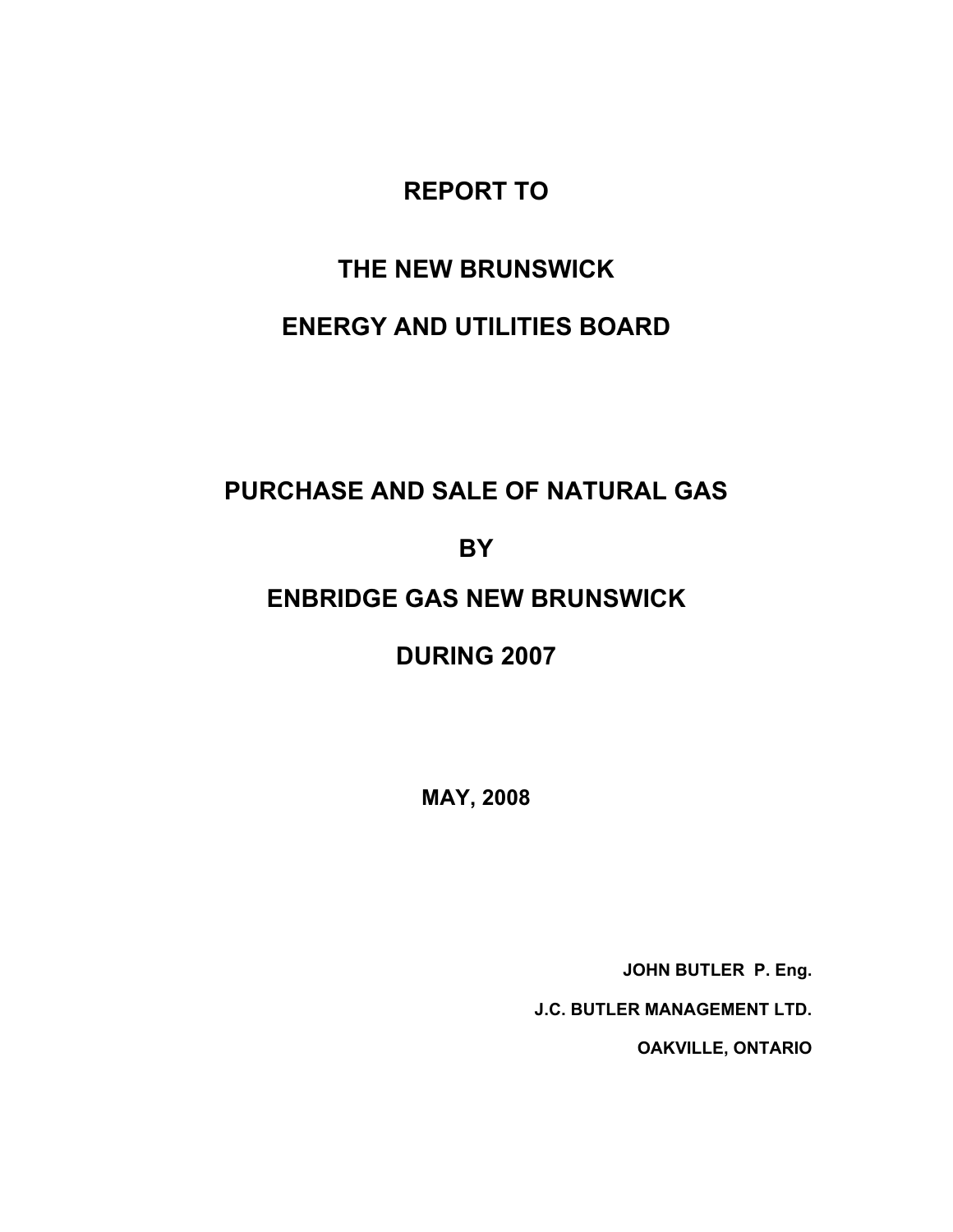# **Table of Contents**

| <b>Introduction</b>                | 3  |
|------------------------------------|----|
| <b>Legislation and Regulations</b> | 4  |
| <b>The Review and Results</b>      | 6  |
| <b>EUG Prices and Competition</b>  | 13 |
| <b>Conclusions</b>                 | 13 |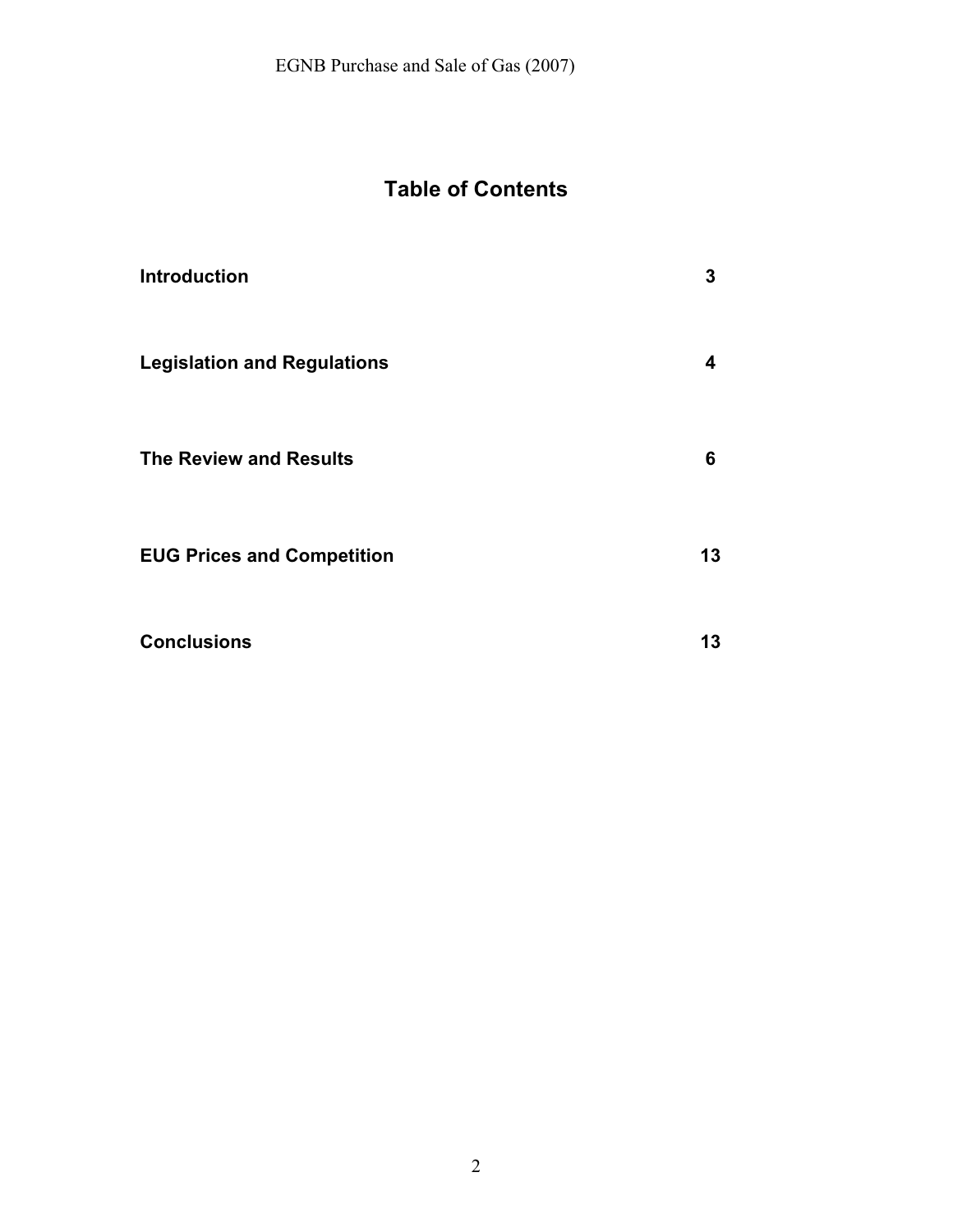#### **Introduction**

I have been retained by the Board to review and report on the activities of EGNB in purchasing and selling natural gas in New Brunswick during 2007. I have conducted similar reviews of these activities for the years 2003, 2004, 2005 and 2006. Reports were issued for each of those years and all have been accepted by the Board.

Legislation enables Enbridge Gas New Brunswick (EGNB) to distribute natural gas in New Brunswick and also to purchase and sell natural gas in New Brunswick. Legislation also requires the New Brunswick Energy and Utilities Board (the Board) to regulate the distribution activities of EGNB. The distribution of natural gas is operated by EGNB as a regulated utility (regulated EGNB) and the name Enbridge Utility Gas (EUG) has been established as the brand name for EGNB's activities in purchasing and selling natural gas in New Brunswick.

EGNB has established separate accounts under the EUG name and all of the transactions related to its purchase and sale activities in New Brunswick are accrued in these accounts. These separate accounts, however, continue to be embedded within the EGNB accounting system and so EUG is essentially a department of EGNB.

All comments, opinions and recommendations in the Report are based on my review and assessment of data and information provided by EGNB personnel and by J. Aucoin C.A. of Teed, Saunders, Doyle & Co., Financial Consultants retained by the Board. Discussions with J Aucoin covered many aspects of EGNB/EUG activities, including the adequacy of the separation between regulated EGNB and EUG and the potential for cross-subsidy between the two.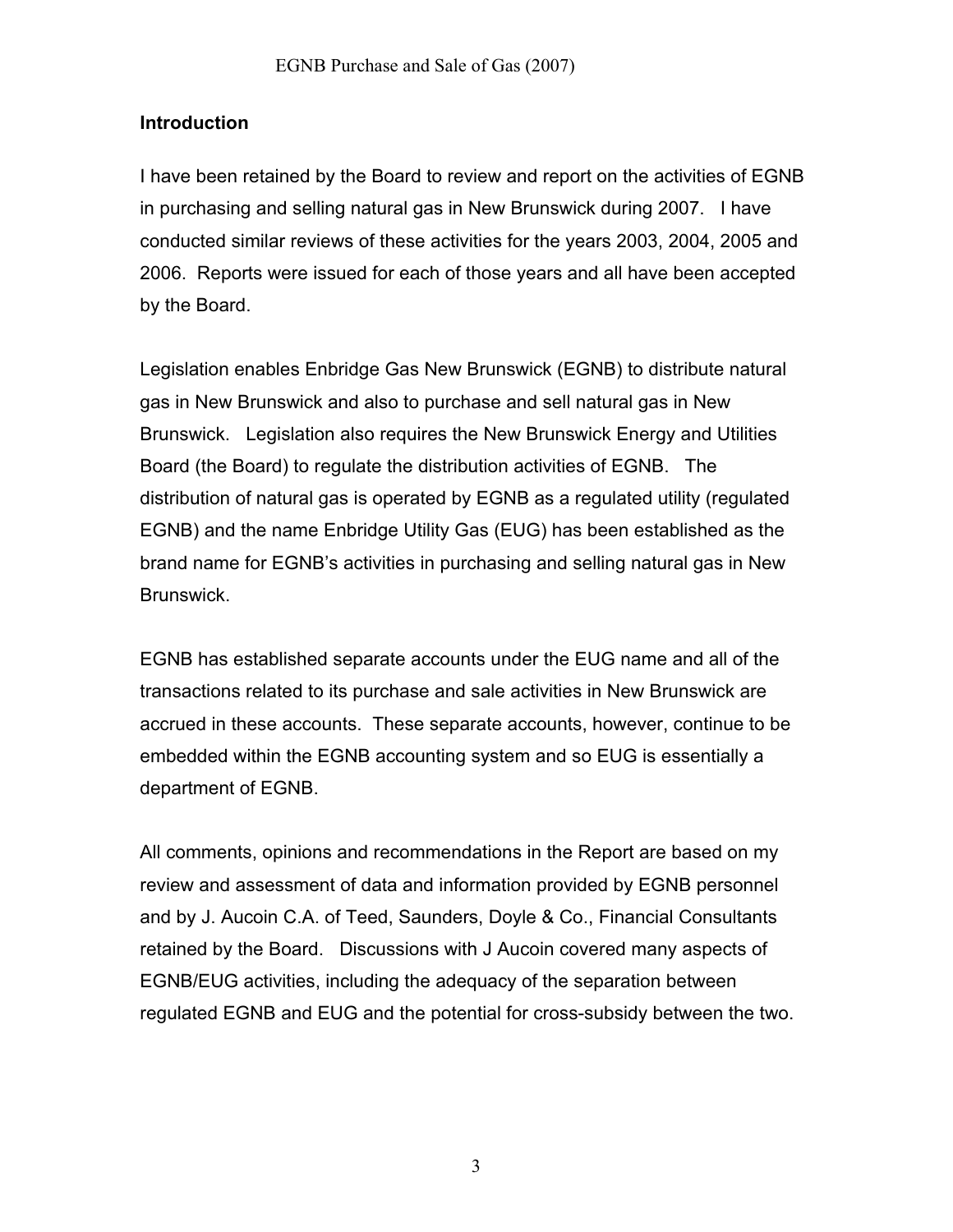It was agreed that the use of separate UEG Accounts within the EGNB system continues to provide a reasonable separation between the activities of regulated EGNB and the purchase and sale of natural gas activities of EUG.

### **Legislation and Regulations**

EGNB's right to distribute gas in New Brunswick and the Board's mandate for regulation of the EGNB distribution system are established by Provincial Legislation. Permission was given for EGNB to purchase and sell gas in New Brunswick in the *Gas Distributor Marketing Regulation – Gas Distribution Act, 1999*. These Regulations imposed certain conditions on EGNB regarding its natural gas purchase and sale activities and also extended the Board's jurisdiction to include some oversight of these activities. The Regulations became effective on May 22, 2003, and as of that date EGNB was authorized to purchase and sell gas in New Brunswick.

The above Regulations were updated by the *Consolidated Regulations dated April 1, 2006* (the Consolidated Regulations). Sections of the Consolidated Regulations that are relevant to EUG and this Review are:

"3(1)(e) within six months after beginning to sell gas, a distributor shall file with the Board a Gas Purchasing Plan that complies with section 5;"

" $3(1)(f)$  on or before the thirty-first day of March in each year, a gas distributor shall file with the Board for its review a financial report that complies with Section 6;"

### **"Standard offer"**

"4(1) Subject to subsection (2), a gas distributor that sells gas shall make available an offering having a term of one year where the price of gas to be charged to customers shall be calculated by the gas distributor forecasting the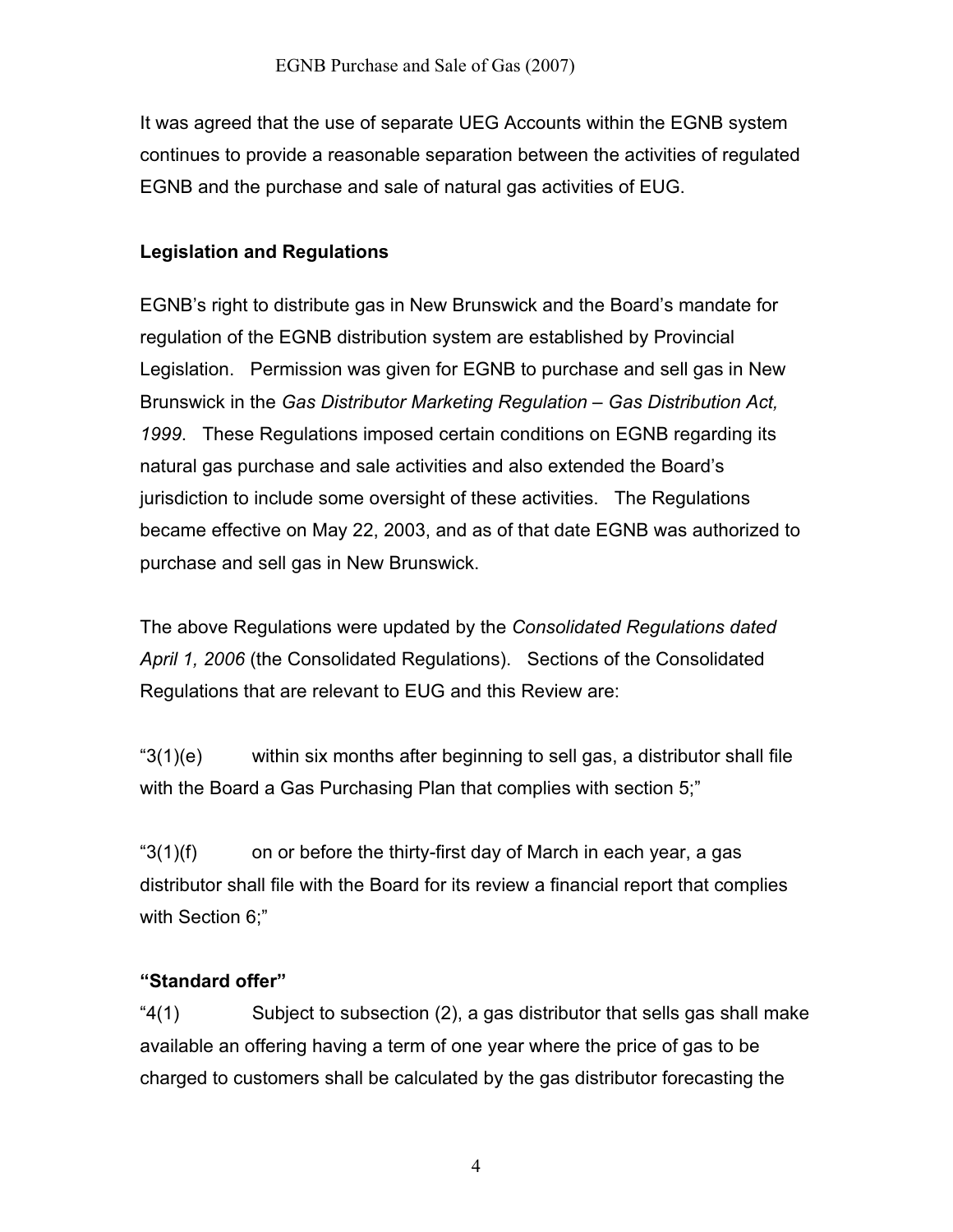average price of gas for the following twelve months, which price shall be based upon the cost to the gas distributor of purchasing gas and selling gas to its customers."

"4(2) For the purposes of subsection (1), the difference between the estimated cost of purchasing and selling gas and the actual cost of purchasing and selling gas for a month shall be included in the forecasted price of gas for the twelve month period that follows the month in which the difference is determined."

### **"Alternative offers"**

"4.1 A gas distributor may offer alternative pricing and contract terms for gas sales to customers if its revenues from such gas sales are equal to or greater than the gas distributor's cost of purchasing and selling gas to such customers."

The sections of the Consolidated Regulations relevant to the Board are:

" $3(1)$  (d) a gas distributor shall post the following on its internal website and publicize the following in any manner required by the Board:

- (i) the price that the gas distributor charged customers for gas in each of the preceding twelve months;
- (ii) the price that the gas distributor is charging customers for gas for the current month; and
- (iii) the price that the gas distributor is forecasting to charge customers for gas for the following twelve month period:"

"6(1) A financial report shall be in a form provided by the Board and shall include the following information for the twelve-month period ending on the thirtyfirst day of December prior to the report: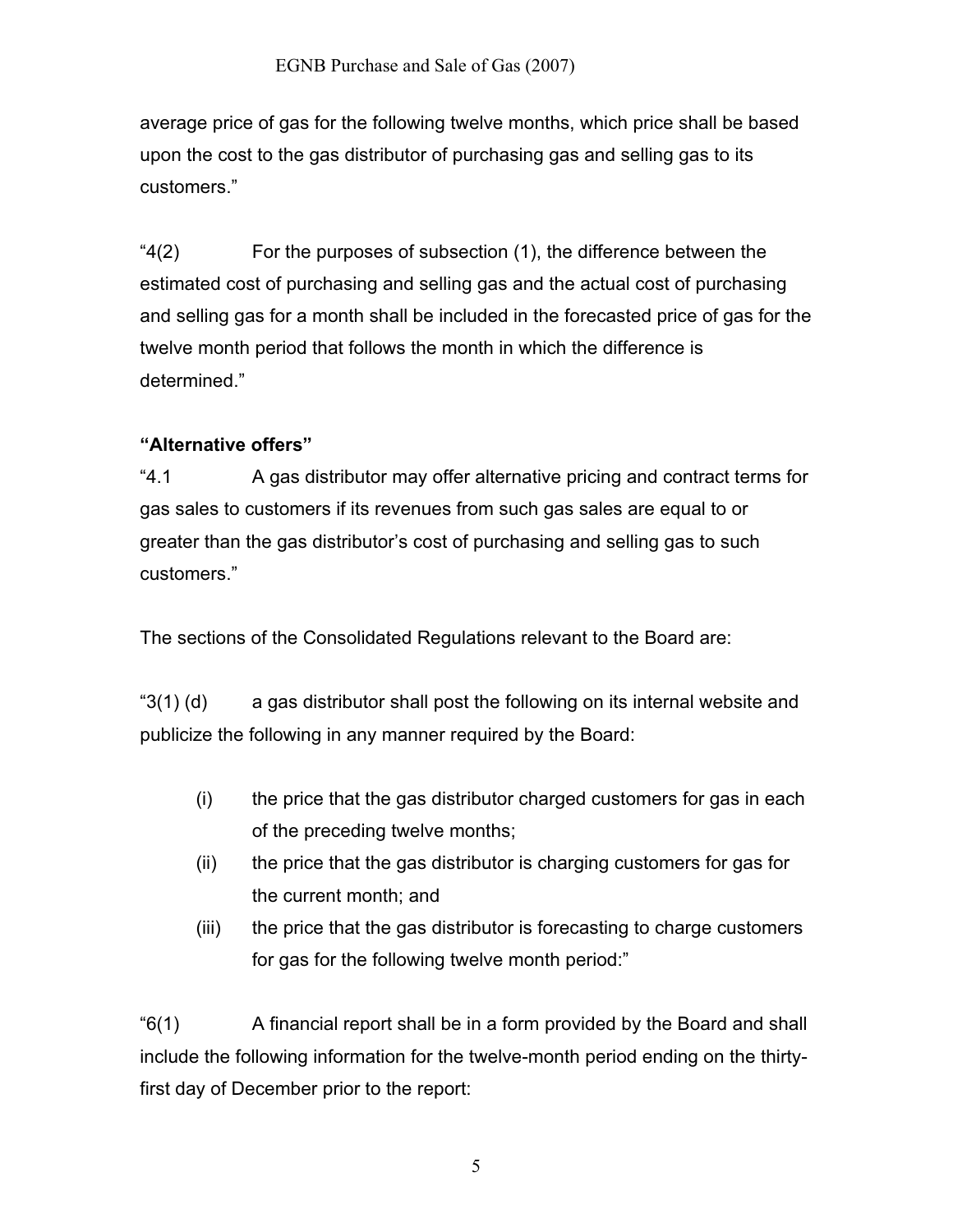(a) the expenditures related to and revenue from the sale of gas:"

"6(2) The Board shall review a financial report filed pursuant to paragraph 3(1)(f) to satisfy itself that:

- (a) The gas distributor is not cross-subsidizing between the sales of gas and the distribution of gas
- (b) the prices charged by the gas distributor of gas and customer services are reasonable and sufficiently competitive to protect the interests of the customers
- (c) the price charged by the gas distributor to customers for gas has been calculated in accordance with section 4. and
- (d) the gas distributor has purchased gas for sale to customers in accordance with its Gas Purchasing Plan filed pursuant to paragraph  $3(1)(e)$ ."

 $f(3)$  After reviewing a financial report filed pursuant paragraph  $3(1)(f)$ , the Board may make any order or give any direction under section 71 of the Act that it considers necessary."

#### **The Review and Results**

The main objectives for each of the reviews of EGNB purchasing and selling activities have been:

To review and assess the EUG/EGNB accounts and activities associated with the purchase and sale of gas during the preceding fiscal year to determine if EGNB had complied with the Consolidated Regulations; and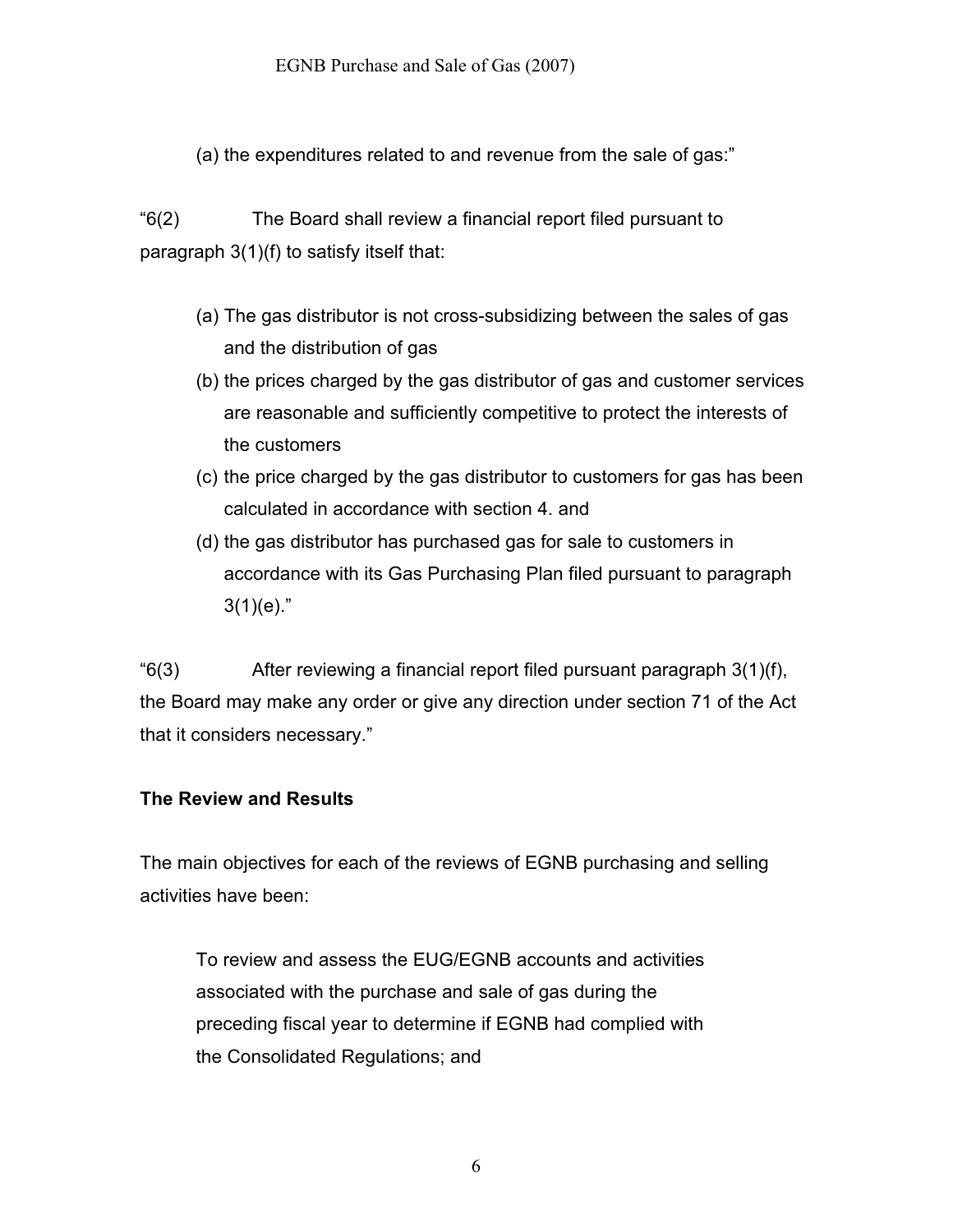To offer advice and assistance, where appropriate, on other area of the Board's responsibility as set out in the Consolidated Regulations.

These objectives governed the review of EGNB activities during 2007.

Paul Hamilton again forwarded the basic financial and operating data considered relevant to the review several weeks prior to the visit to Fredericton. Again this proved to be very useful as it allowed an early start to the review and for requests for clarification and further information to be sent to EGNB before the visit to Fredericton. It also allowed preparation for the detailed review and discussions in Fredericton during the week of March 24, 2008. Preparing in advance and having the requested information waiting at the EGNB offices reduced the time required in Fredericton by one day.

During the Fredericton visit answers were obtained from EGNB staff to all questions and concerns regarding EGNB/EUG Accounts as well as the activities of EGNB staff, affiliated companies and consultants in the purchase and sale of gas that were carried out on behalf of EUG. The following are the major items covered during the review.

The review of the overall operations of EUG activities during 2007 showed that there had been no significant changes in EUG operations compared to 2006. As previously noted, EUG does not have any direct employees and all of the day-today activities are handled either by EGNB employees or EGNB affiliated companies under contract to EGNB. All agreements and contracts relating to EUG activities are negotiated and signed by EGNB staff. Day-to-day administration of these agreements and contracts is provided by either EGNB staff or EGNB affiliated companies. The agreements and contracts include; contracts for gas purchase, assignment of capacity from sellers, load balancing sales, contracts for management of daily operations and load balancing on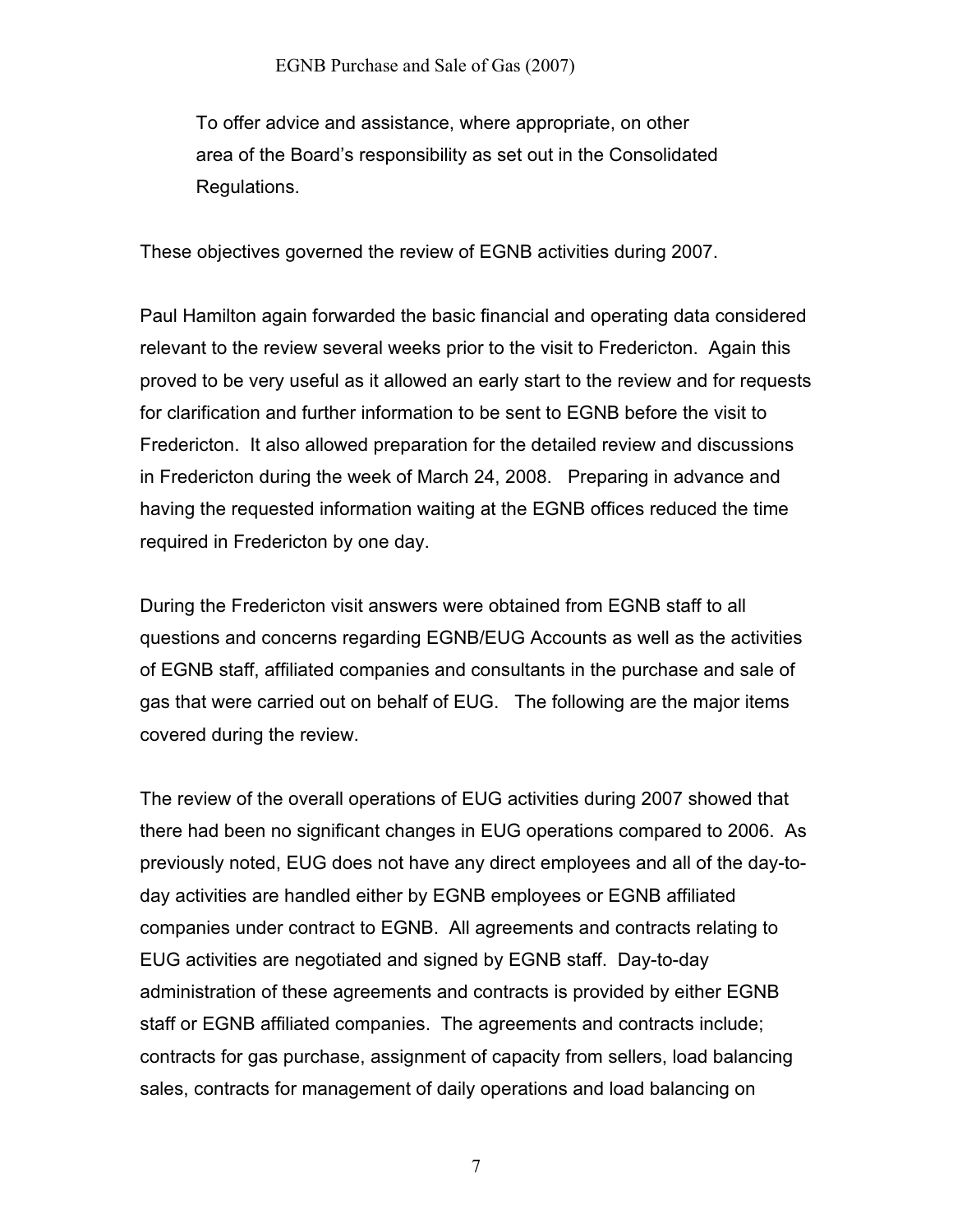Maritime and Northeast Pipeline (M&NP) plus all agreements or contracts for sales to end users.

Ms. S. Black had been responsible for EUG operations since 2003. As of November 2007, however, Ms. Black was no longer an employee of EGNB and her duties and responsibilities with respect to the gas purchase and sales activities were re-assigned. As a result a revised listing was requested from EGNB to show the specific tasks required for all of the day-to-day activities of EGNB/EUG in purchasing and selling natural gas and the person responsible for each task. This list showed that Paul Hamilton continues as the EGNB employee who undertakes most of the EUG day-to-day activities with the duties and responsibilities of Ms. S. Black being largely assumed by Mr. J. LeBlanc.

Since the change in personnel occurred late in 2007 it was agreed that the salary allocation should remain unchanged for 2007. For 2008 the charge from EGNB to EUG for salaries is to be changed to reflect the base salaries of the new personnel. The amounts charged to EUG in future years should be changed to reflect changes to the base salaries of the EGNB personnel involved in EUG operations.

Financial information related to both EGNB and EUG was provided by EGNB employees and also by Jeff Aucoin. This indicated that Gas Sales and Costs had increased from \$13.062 million in 2006 to \$14,391 million in 2007. It also showed that the balance in the Purchased Gas Variance Account (PGVA) increased from \$1.207 million on December 31, 2006 to \$1,971 million on December 31, 2007. It was confirmed that, depending on the balance in the PGVA, EUG continues to either pay interest to EGNB or be credited by EGNB with interest.

The review of the gas supply and load balancing contracts showed that EUG had contracted for sufficient supplies of natural gas to meet the demands of its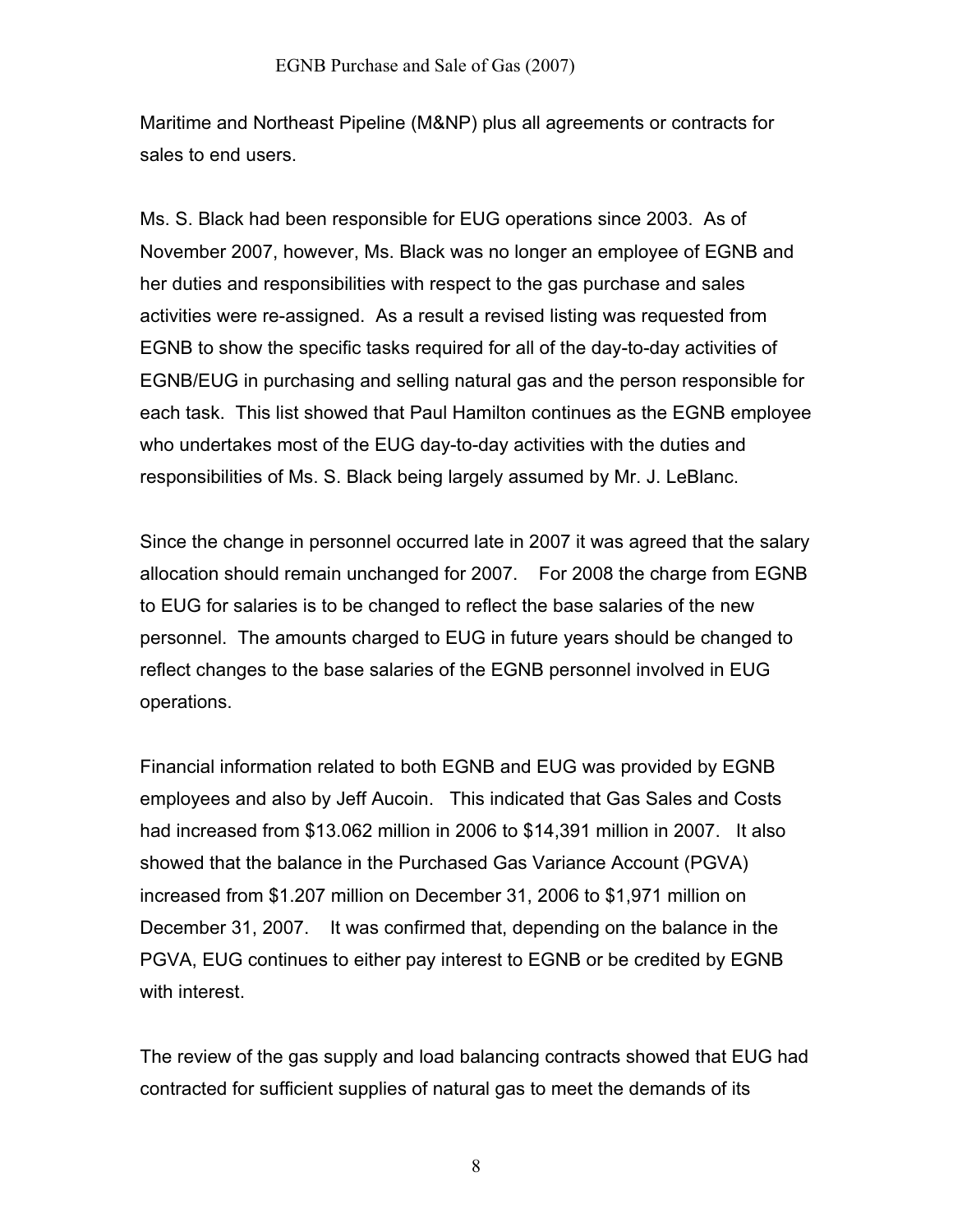customers. It also showed that EUG had successfully balanced daily flows on M&NP by selling all gas that was surplus to the needs of its customers. I am satisfied that the costs associated with the purchase of gas and the sale of gas for load balancing purposes were properly reflected in the EUG accounts during 2007.

As noted in previous Reports, EGNB has contracted with an affiliated company Enbridge Operational Services (EOS) for management of daily EGNB/EUG activities on M&NP. Details of the services provided by EOS to both EGNB and EUG were described in a previous Report. EGNB staff confirmed that neither the contract nor the services provided by EOS had changed during 2007. I am satisfied, therefore, that the charges to EUG for the services provided by EOS in 2007 were reasonable.

Discussions with J. Aucoin disclosed that although EGNB carries an allowance for bad debt none of this is charged to EUG even though some of that allowance almost certainly relates to gas sales. It was thought that the EGNB Agency Billing and Collection (ABC) service, for which EGNB charges EUG a fee, would relieve EUG from responsibility for bad debts. However, this could not be confirmed since a copy of the ABC Agreement could not be found. In addition, an attempt to analyze the bad debt allowance revealed that the data available is insufficient to determine what amount, if any, would be attributable to EUG customers.

The overall amount of bad debt is relatively small so the amount that relates to EUG customers could be immaterial. However, as this might be considered a cross-subsidy it was agreed that EGNB should investigate the ABC Agreement further and change its record keeping for bad debts so that the required information will be available for analysis next year.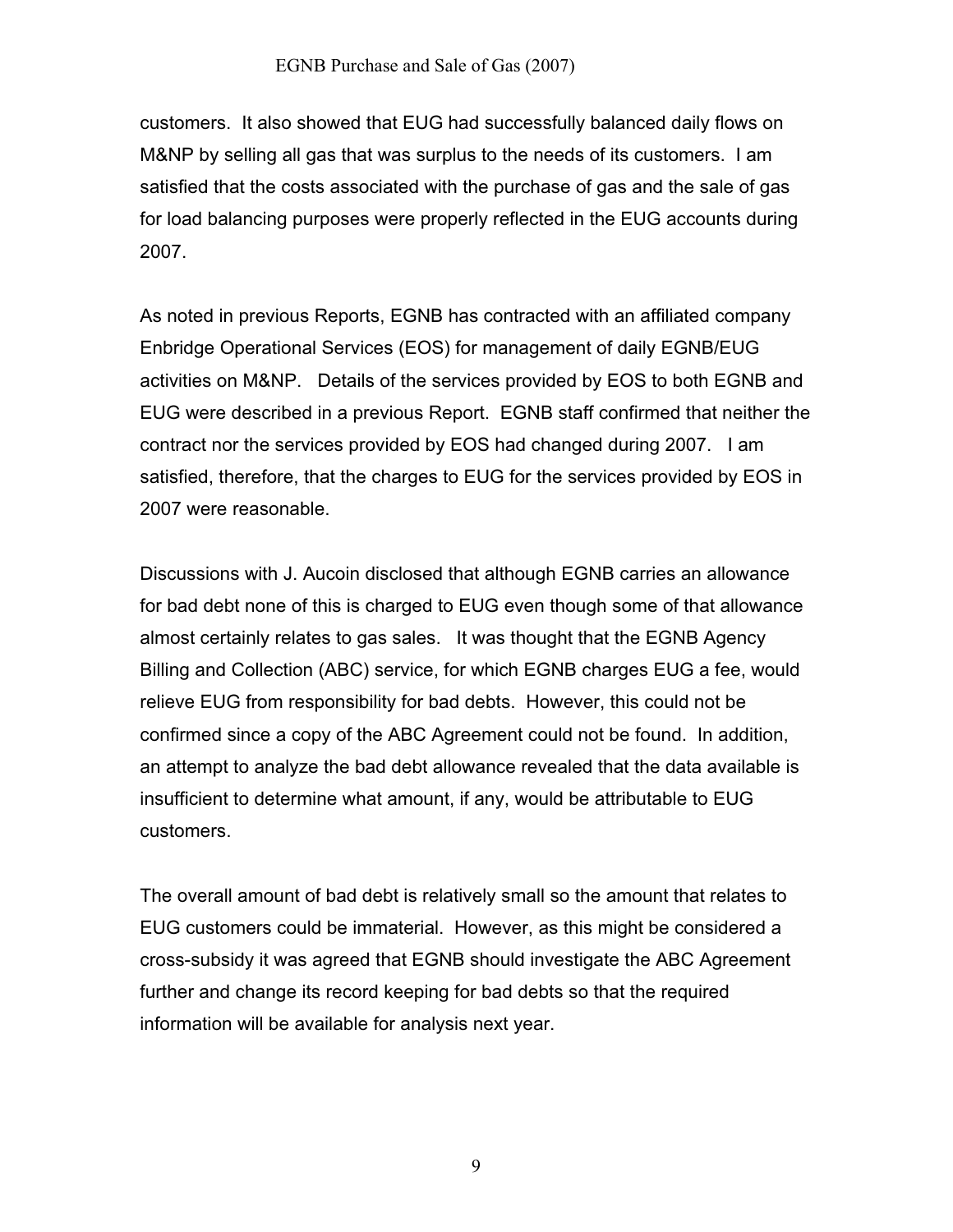#### EGNB Purchase and Sale of Gas (2007)

Information provided by EGNB personnel indicated that, in addition to the Off-Peak Offer that had been available to EUG customers during 2006, two new Alternative Offers were added in 2007. The new offers were a Variable Rate Offer and a One-Year Fixed Price Offer.

To allow tracking of the revenues and costs associated with the Alternative Offers EGNB had added new EUG Accounts for each alternative offer during 2007. These accounts included revenues and costs, as well as overhead items, related to each Alternative Offer.

During 2007 the revenues from the Off-peak and Variable Rate Offers exceeded the total cost of purchasing and selling gas to those customers. As such EUG was in compliance with the Consolidated Regulations with respect to these Offers during 2007.

The Fixed Price Offer however, runs from November 1, 2007 to October 31, 2008 and its compliance with the Consolidated Regulations can not be determined until the end of the period. This offer involved EGNB/EUG fixing the price for the volumes of gas that customers who accepted the offer were forecast to consume during this one-year period. As it is unlikely, however, that those customers will consume the exact amount of fixed price gas that EUG has under contract, EUG will either have fixed price gas to sell or need to buy more gas. Depending on the market price when EUG needs to balance these volumes it is possible that costs could exceed revenues. Since this information will not be known until November 2008 this issue will be revisited during the 2008 review. At that time it may be necessary to consider if the wording in the Consolidated Regulations can be interpreted as meaning that the costs and revenues from all Alternative offers can be aggregated to meet the test. If so it is possible that any losses on the Fixed Price Offer could be offset by gains from other alternative offers.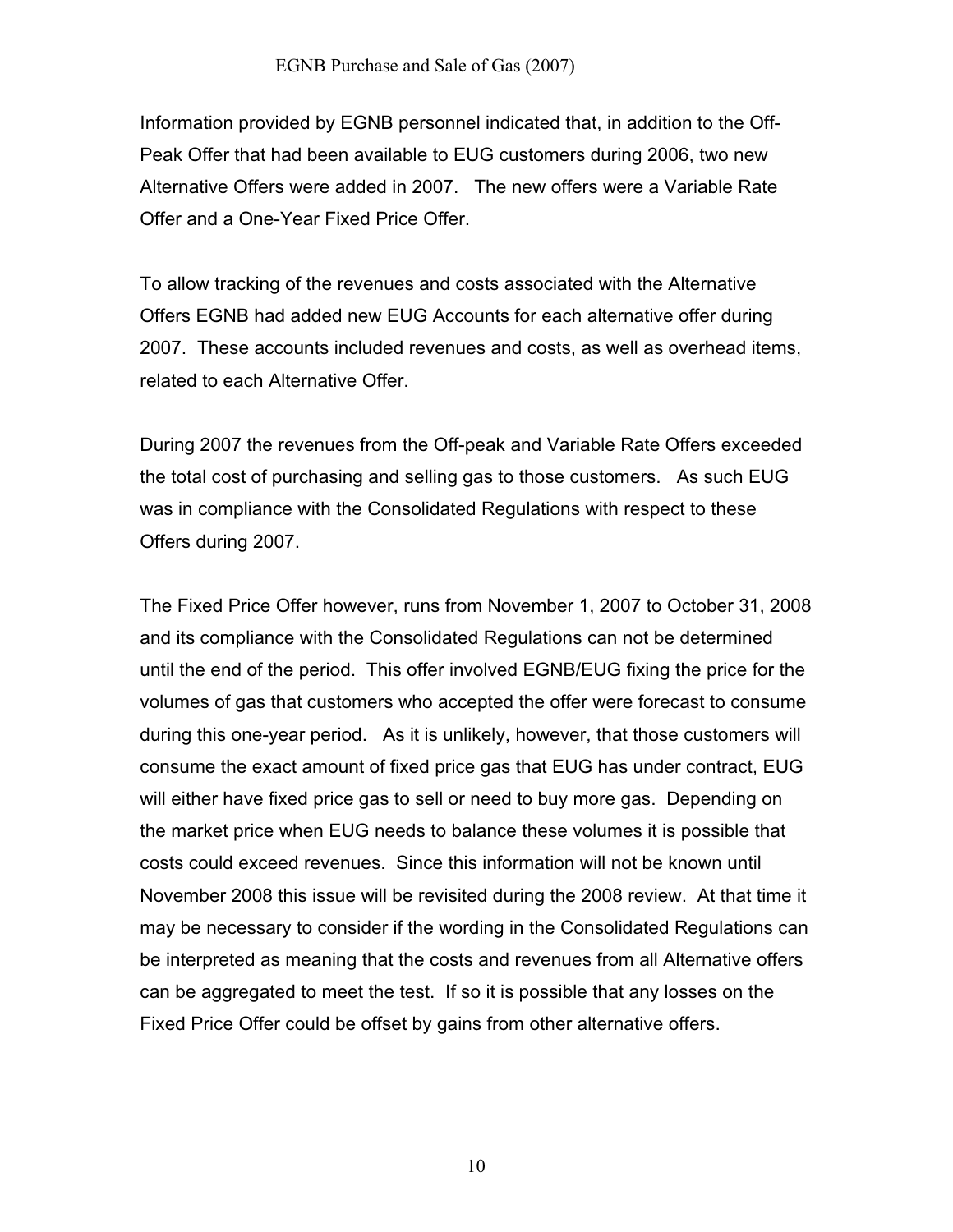It was confirmed that during 2007 the positive differences between revenues from the Alternative Offers and the cost of purchasing and selling that gas was transferred to the PGVA and included in the determination of future rates for the Standard Offer.

As noted in previous Reports the charges to the EUG LUF Account result from a calculation by EOS of the true-up required among marketers who ship gas to their customers through any of the eight M&NP delivery meters. This true-up is required to balance the difference between nominations into the pipeline and the volumes consumed by the customers of each marketer at each M&NP meter location. EGNB sends invoices to other shippers on M&NP with respect to this true-up but due to an on-going dispute with M&NP as to the accuracy of its meter readings, some of these invoices remain unpaid and the shippers are reluctant to acknowledge the accuracy of EGNB invoices.

This dispute involves other shippers as well as EGNB and current information is that it could be resolved shortly. Since EOS has used the same methodology to calculate the true-up volumes it is expected that the outstanding invoices will be settled in due course.

As required by the Consolidated Regulations, at the end of each month EUG produces a forecast of its operations for the following year and calculates the Standard Offer Price that should be charged for gas in each of the following twelve months. This price calculation includes the recovery or disposal of the most recent actual PGVA balance over the following 12 months. I am satisfied that the changes previously agreed to have been incorporated into the methodology used for forecasting and calculating future gas prices during 2007. As noted earlier, margins from the Alternative Offers were also incorporated into these calculations, consistent with the Consolidated Regulations.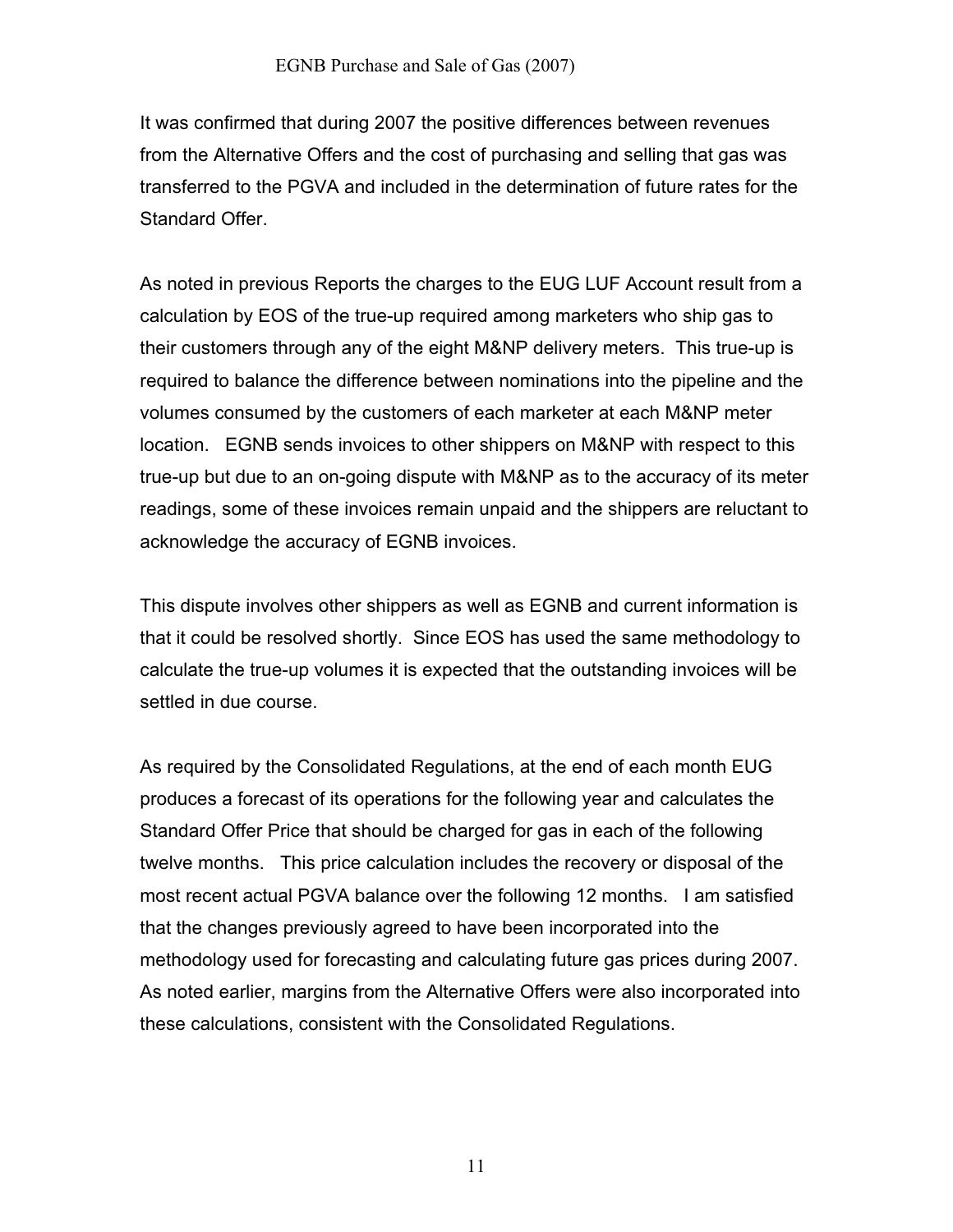As noted, areas where a potential could exist for cross-subsidy between EUG and Regulated EGNB were closely examined and discussed with J. Aucoin C.A. Other than the bad debt allowance no new areas were identified.

The Regulations require EGNB to publicize the following in any manner that the Board may require:

The price charged customers for gas in each of the preceding twelve months;

The price for the current month; and

The price forecast for the following twelve month period.

Prices for the current month as well as the previous twelve months (in fact back to May 2003) were found on the EGNB website. Rate schedules were also found on the website and each includes "Enbridge Utility Gas Current & 12 Month Forecasted Rate (\$/GJ)". This portion of the rate schedule for each customer class shows the Selling Price for the current month and also the forecast rate for the following twelve months. I am satisfied therefore, that EGNB is publicizing the information required by the Regulations and in a manner that should satisfy the Board.

I am satisfied that the hedging activity during 2007 did not contravene any part of the Legislation and/or Regulations and the review demonstrated that the results are being recorded appropriately in the EUG accounts.

Throughout the review, Paul Hamilton and all other EGNB employees involved were fully cooperative and made every effort to be available when required. All queries and questions were answered with any additional financial and operating data needed to support their answers being provided within a reasonable time.